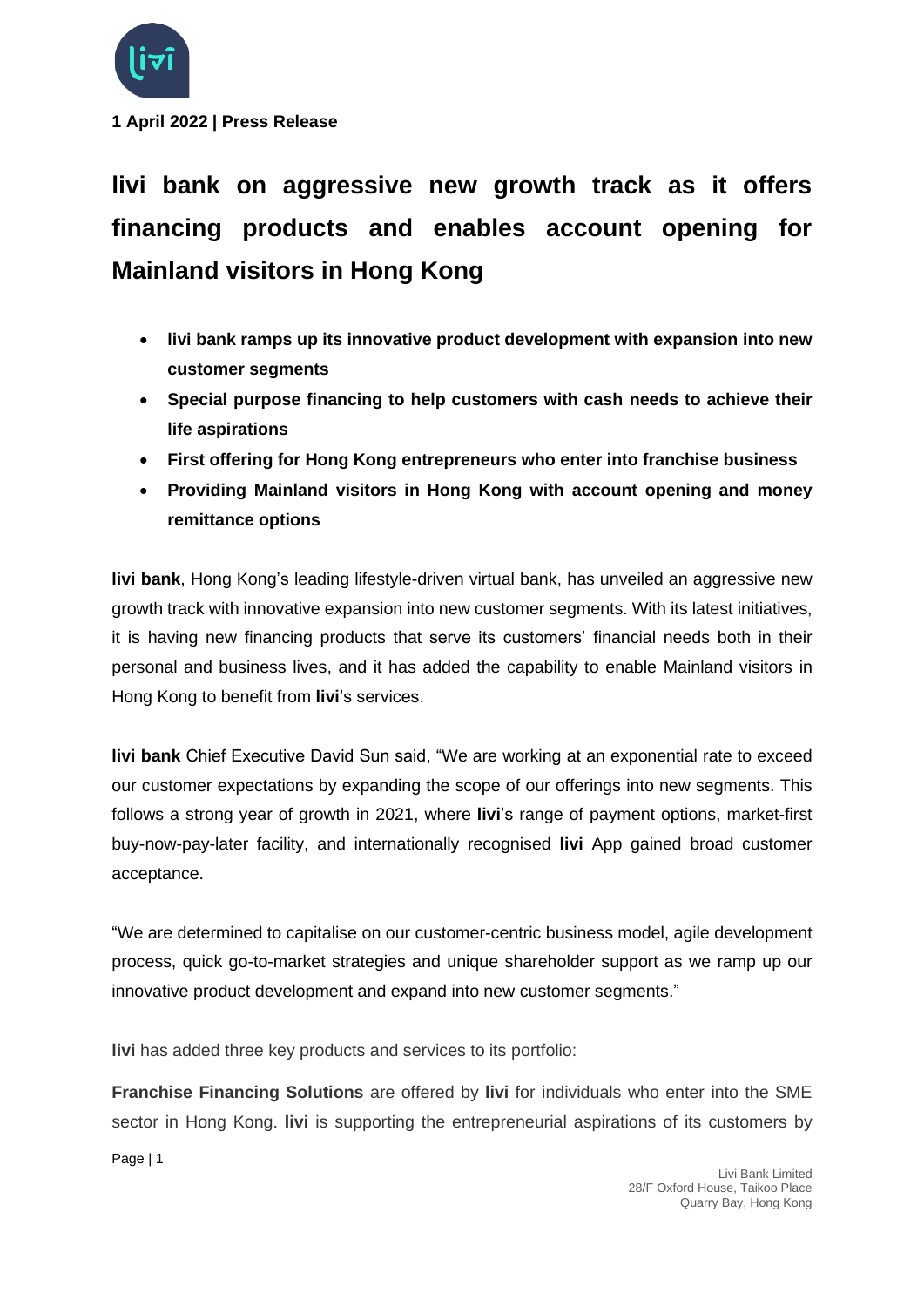

providing exclusive financing opportunities to franchisees and potential franchisees of 7- Eleven, the City's largest convenience store chain. By doing so, **livi** is leveraging its relationship with 7-Eleven operator DFI, a subsidiary of a major shareholder Jardine Matheson. Budding local entrepreneurs can avoid the challenges of traditional funding channels when applying for a loan with a tenor up to 60 months that helps to generate cash flow through early financing. Simple documentation, flexible repayment solutions, easy access to credit and a tailored underwriting model provides customers with an unrivalled financing solution exclusive to **livi**.

**Policy Financing** is introduced by **livi** in a move to support individual customers for their personal and business needs. Introduced in partnership with BOC Life<sup>1</sup>, Sun Life<sup>2</sup> and China Life<sup>3</sup> , **livi** can help to release value and enhance the yield on customers' locked resources. This simple and flexible financing solution offers customers who have fully paid single premium life insurance policies another option to obtain funding to achieve their goals. Eligible customers may be granted with a loan in a speedy manner, and at low interest rates.

**Account Opening for Mainland Visitors** in Hong Kong is made available by **livi**, as one of the first banks to offer this capability. In a move by **livi** that represents a potentially significant development opportunity, the Bank has extended an account opening capability for Mainland visitors in Hong Kong. Customers can now also remit money from their bank accounts to their **livi** account, and be able to enjoy the features and offers on the **livi** App.

"Our offerings will benefit both individual customers and smaller entrepreneurs, and are sympathetically tailored to their individual needs. They also demonstrate the value of our collaboration with our shareholders' businesses," said **livi bank** Chief Executive David Sun. "With our Mainland visitors account opening capability, we are poised to service an expanding customer base, giving us further scope to create more innovative products."

"Our growing product line-up not only shows our significant investment in our business development, but it also aligns with **livi's** vision to support the community and promote financial inclusion, especially in this challenging environment," said David Sun. "There will be more new products to come in the coming months as our team works creatively to enhance our offerings."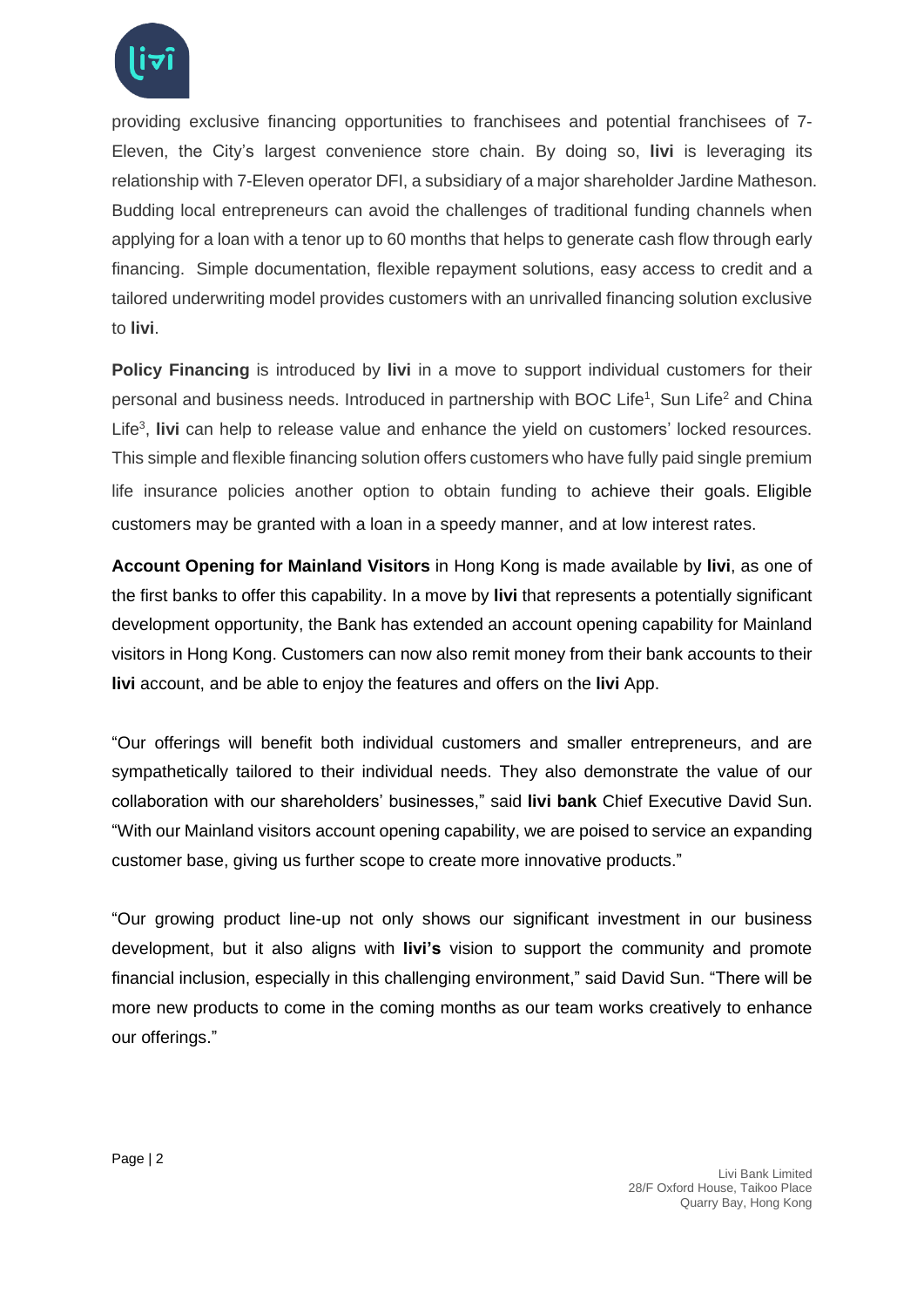

*Notes:*

- *<sup>1</sup>BOC Group Life Assurance Company Limited*
- *<sup>2</sup> Sun Life Hong Kong Limited*
- *<sup>3</sup> China Life Insurance (Overseas) Company Limited*

*Terms and conditions apply.*

*Please refer to Conditions for Services available at our website and our app for details.*

 $-$  FNDS  $-$ 

## **About livi bank [www.livibank.com](https://www.livibank.com/en/)**

Hong Kong based, **livi bank** is backed by BOC Hong Kong (Holdings), JD Technology and the Jardine Matheson Group, which together bring to **livi** a unique range of benefits in terms of financial strength, technological expertise and marketing excellence.

With the goal to foster digital innovation, promote financial inclusion and enhance customer experiences, **livi** brings a unique, brand-new and different banking experience to Hong Kong. Taking an innovative approach, **livi** provides customers with flexible solutions anytime and anywhere and the benefits of ecosystem partnerships that complement their everyday lives.

**livi**'s outstanding service to its customers has received widespread industry recognition. The bank ranked second in Hong Kong and third in Asia in the 2021 Mobile Banking Benchmark by Sia Partners; was voted as 'Best Virtual Bank' at the Hong Kong Living Awards 2021 by Hong Kong Living; earned a 'Gold Certificate' at the Privacy-Friendly Awards 2021 from the Office of the Privacy Commissioner for Personal Data; received the 'Financial Technology Banking Services Award of Excellence' at the Leadership Business Award organised by Now Business News Channel; earned the '01 Fintech Awards 2021 (Banking and Insurance Services Category)' from HK01; was awarded 'Excellent Payment Experience in Virtual Bank' at the iMoney Brand Award 2021; won the 'Hong Kong Business Technology Excellence Awards 2021 (Fintech – Banking)' from Hong Kong Business Magazine; was named 'Excellent Brand of Fintech (Virtual Bank)' by Metro Finance's Hong Kong Leaders' Choice Brand Awards 2021; and received the 'Outstanding Flexible Payment Product in Virtual Banking' at the FinTech Awards 2021 by ET Net.